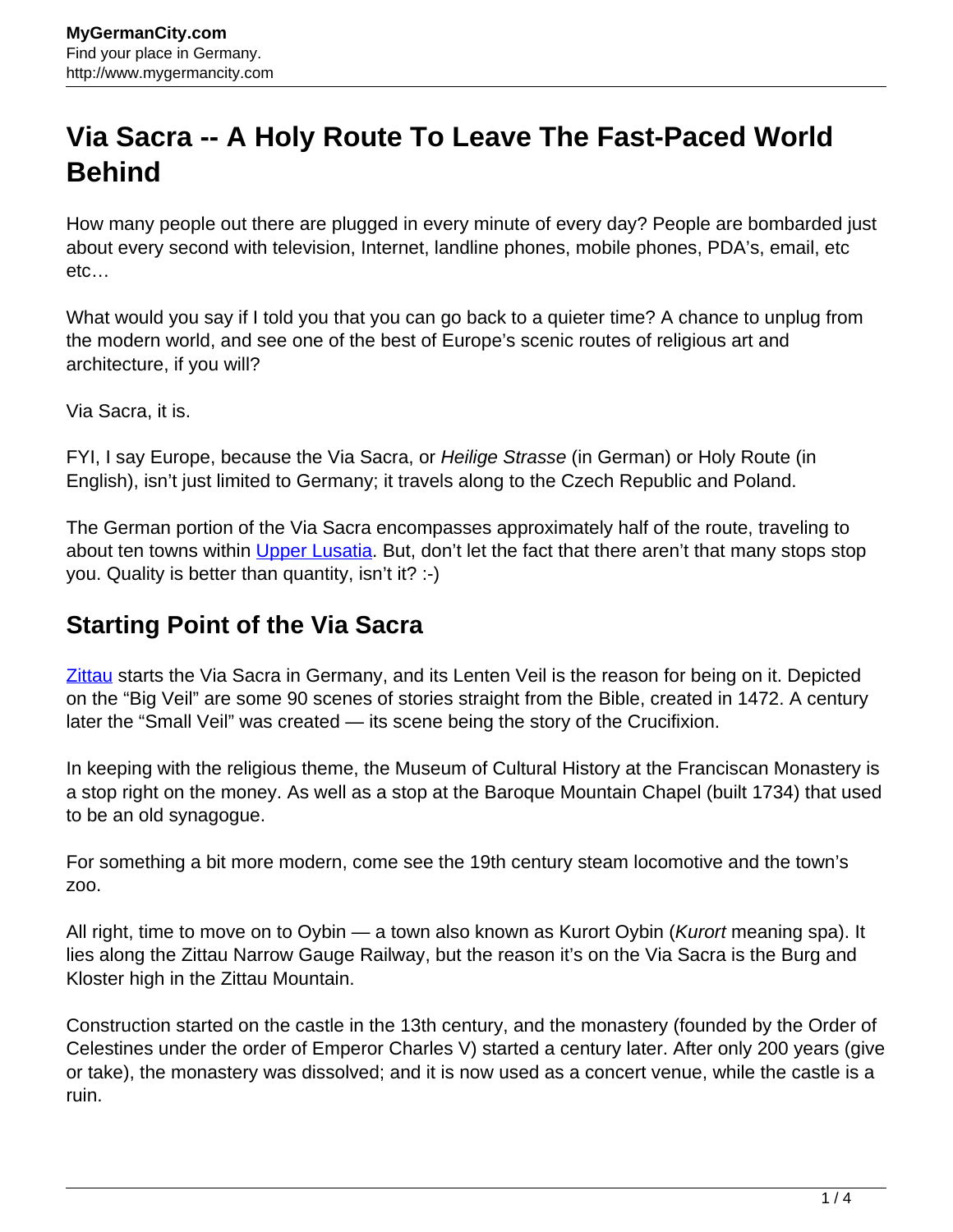From Good Friday to October, a small train runs to the monastery — so you don't have to hike it.

Yeah, thanks for mentioning hiking. The natural rock formations in and around Oybin (a lil' town of only around 1500 people) have interesting names like Broody Hen and Chalice Rock. Whatever you call them, they're just stunning.

Our next town is **[Herrnhut](http://www.mygermancity.com/herrnhut)**, whose Evangelische Brüder-Unität is your reason for being here. The Brüder-Unität is a Moravian Church that's famous for its 26-point star, that's also known as the Moravian Advent Star or Herrnhut Star. If you've been lucky enough to have shopped at the Dresden Stretzelmarkt you many have seen this "3D" pointed star for sale.

The church even offers classes on how these magnificent looking stars are made — and the church is the center of the world's Moravian community.

Of course, Herrnhut has a local history museum & its old trains station acts is now an art gallery, if you're so inclined to visit.

Time to leave, heading towards [Cunewalde](http://www.mygermancity.com/cunewalde) in the Lusatian Mountains. It's contribution to the Via Sacra is because you'll find one of the largest village churches in the world here, holding more than 26,000 people. Actually, the church's interior looks more like an opera house than God's house — but either way, stunning is an understatement.

Also, it's Fall Festival in the middle of September is a fun way to complement your visit.

Cunewalde is close to **Bautzen**, which is our next destination. Located on the **Spree River**, Bautzen's Dom St. Peter's Church is the reason for being here. It's thought to be the oldest church in [Lusatia](http://www.mygermancity.com/lusatia) (built over a thousand years ago), decorated with all sorts of reliefs and known for its sundial.

St. Peter's is also known as a Simultaneous Church, one of the first in the world. What's a Simultaneous Church? It's a church where more than one denomination worships — and has been since the days of the **[Protestant Reformation](http://www.mygermancity.com/protestant-reformation)**.

The church is also said to howl, caused by the winds blowing off the tower. Locals use it to know when "bad" weather is coming.

Bautzen's bellowing church isn't all that you're going to see here (I mean, hear here). The town offers a Sorbian Museum, a City Museum, a Hexenturm (Witches Tower), a Stadtmauer (Defense Wall), and Ortenburg Castle.

While you're here, buy some traditional gifts — Bautz'er Mustard & beer.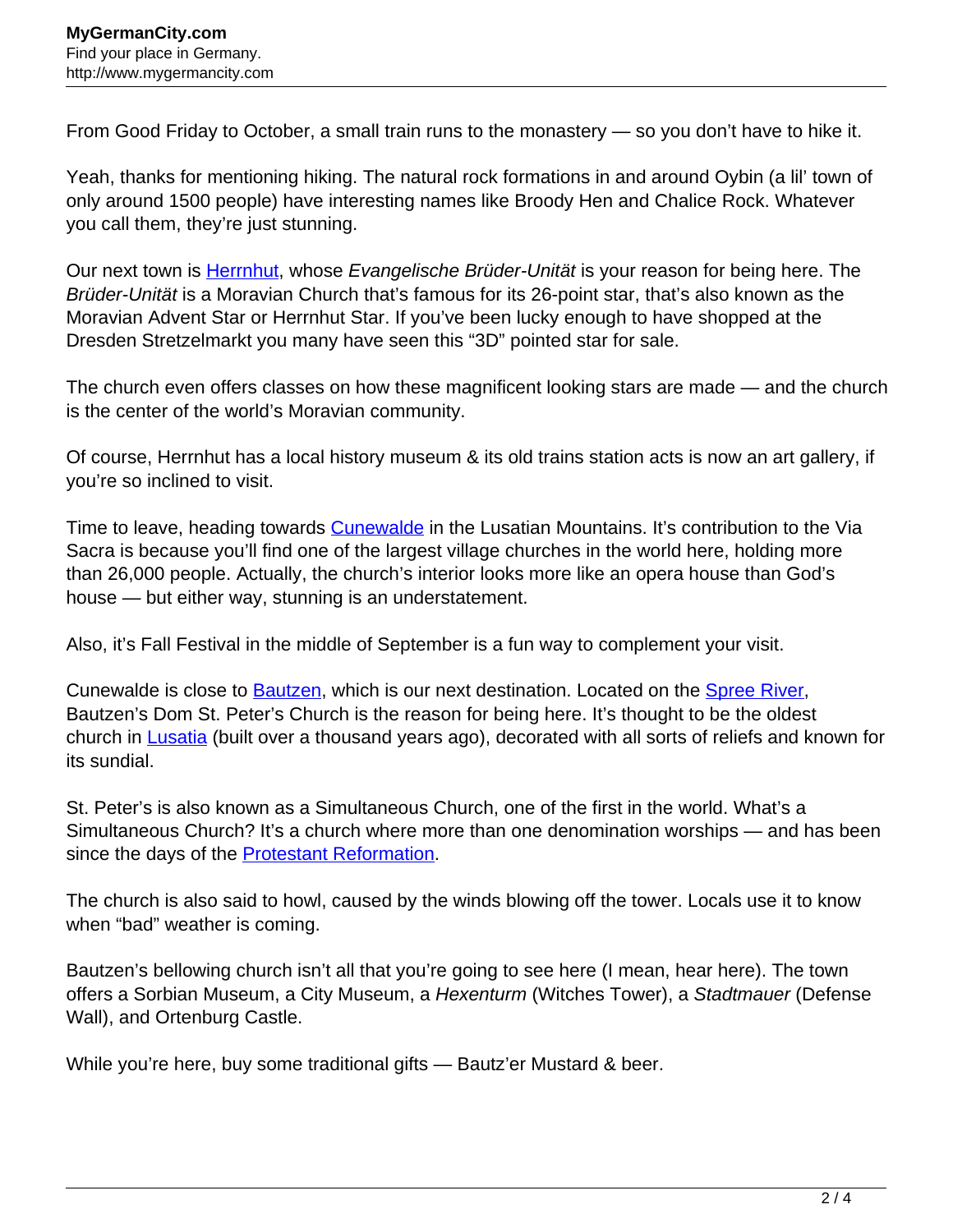Got your stuff? Good. We're now heading to the Kloster (Monastery) Sankt Marienstern in Panschwitz-Kuckau, established in 1248. You won't find any abbey ruins here. It's still home to 17 Cistercian nuns who tend to its church, garden, monastery museum, and cloister shop.

St. Marienstern used to have its own brewery; and although the stuff isn't brewed on the property any longer, you can still buy the stuff with the Marienstern label.

Another Kloster, the Monastery Church of St. Anne, is in [Kamenz](http://www.mygermancity.com/kamenz). Created in the 15th century, this Franciscan convent was created under the auspice of the King of Bohemia. It's 16th century altar is an incredible piece of religious artwork, and the complex has a museum and is a venue for all sorts of concerts.

For our next stop on the Via Sacra we'll need to head to the east to the Polish border.

By the time you've reached [Görlitz](http://www.mygermancity.com/goerlitz), you've gotten to the most eastern part of Germany. The town's landmark is known as Peter's Church, built in 1425. St. Peter's has everything from vaulted ceilings, to Romanesque entryways, and Baroque frescoes.

The oldest church, however, is St. Nicholas — built in 1100. But, what everyone really wants to see is the Holy Grave, an exact replica of Jerusalem's Church of the Holy Sepulchre that was built in 1504.

Do yourself a favor, find a few minutes to travel along the Stations of the Cross along the Schönhof, see the old synagogue (at Otto-Müller-Strasse 3), the Jewish cemetery, the zoo, the Silesian Museum, and the town's "real" landmark: a volcanic mountain called the Landeskrone (State Crown).

Partygoers will appreciate Görlitz's Altstadt (Old Town) Festival on the last weekend of August, or the yearly Film Festival in February. What a way to enjoy the winter!

I'm sorry to say our sacred journey on the Via Sacra ends (in Germany) once we get to the Kloster St. Marienthal in Ostritz. This Cistercian monastery was opened for women over 900 years ago, and it's motto is Ora et labora (Latin for Prayer and Work), following the guidelines of St. Benedict.

Everything within St. Marienthal is self-contained (it's got its own laundry, garden, bakery, and market), and you're more than welcome to join in the services that take place six times a day (the nuns pray seven times), seven days a week.

There couldn't possibly be a better place to totally withdraw from the rigors of a 24/7 lifestyle, than at St. Marienthal. And there couldn't be any better place to end your Via Sacra pilgrimage in Germany. It's been so long since I used my fancy modern-world gadget — I can't even find it now! ;-)